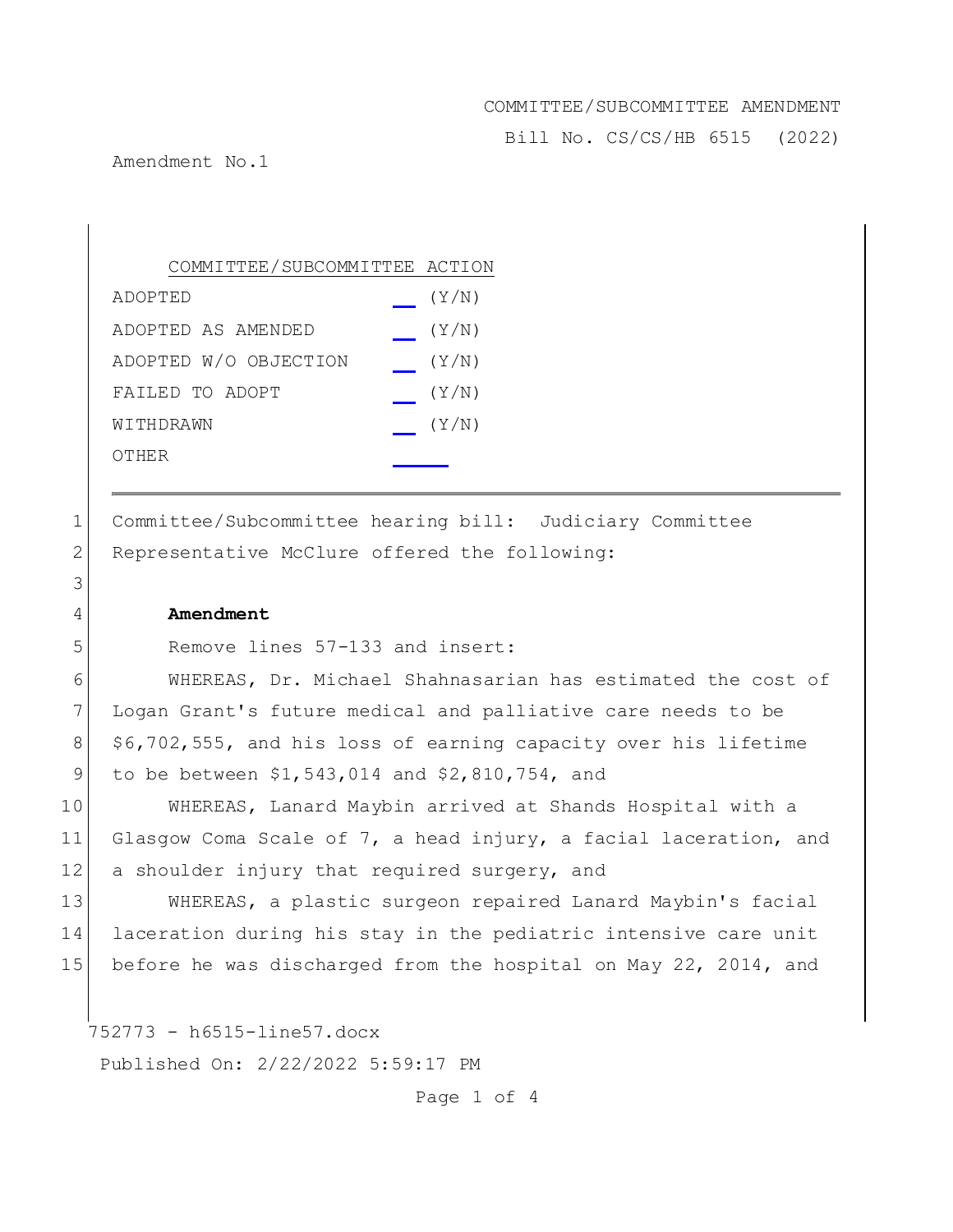Bill No. CS/CS/HB 6515 (2022)

Amendment No.1

16 WHEREAS, since the accident, Lanard Maybin has experienced 17 night terrors and changes in behavior and temperament, and has 18 gained significant weight, and

19 WHEREAS, in early 2019, Dr. Patrick Gorman evaluated Lanard 20 Maybin and diagnosed him as having posttraumatic stress disorder 21 and significant neurocognitive difficulties secondary to 22 traumatic brain injury, and

23 WHEREAS, Lanard Maybin's past medical bills amount to 24 \$35,584.16, and Medicaid has asserted a lien in the amount of 25 \$22,525.66, and

26 WHEREAS, at Shands Hospital, Denard Maybin, Jr., was 27 intubated, was put on mechanical ventilation for a day, and was 28 diagnosed with a severe traumatic brain injury and a 29 subcutaneous soft tissue scalp laceration that required surgery, 30 and

31 WHEREAS, Denard Maybin, Jr., remained hospitalized for 2 32 weeks before he was transferred to Brooks Rehabilitation Center 33 for acute inpatient rehabilitation, and

34 WHEREAS, the rehabilitation center noted that Denard 35 Maybin, Jr., had significant cognitive deficits as well as 36 impulsivity and behavioral changes, and

37 WHEREAS, Denard Maybin, Jr., continues to receive 38 occupational therapy, physical therapy, and speech therapy, and

752773 - h6515-line57.docx

Published On: 2/22/2022 5:59:17 PM

Page 2 of 4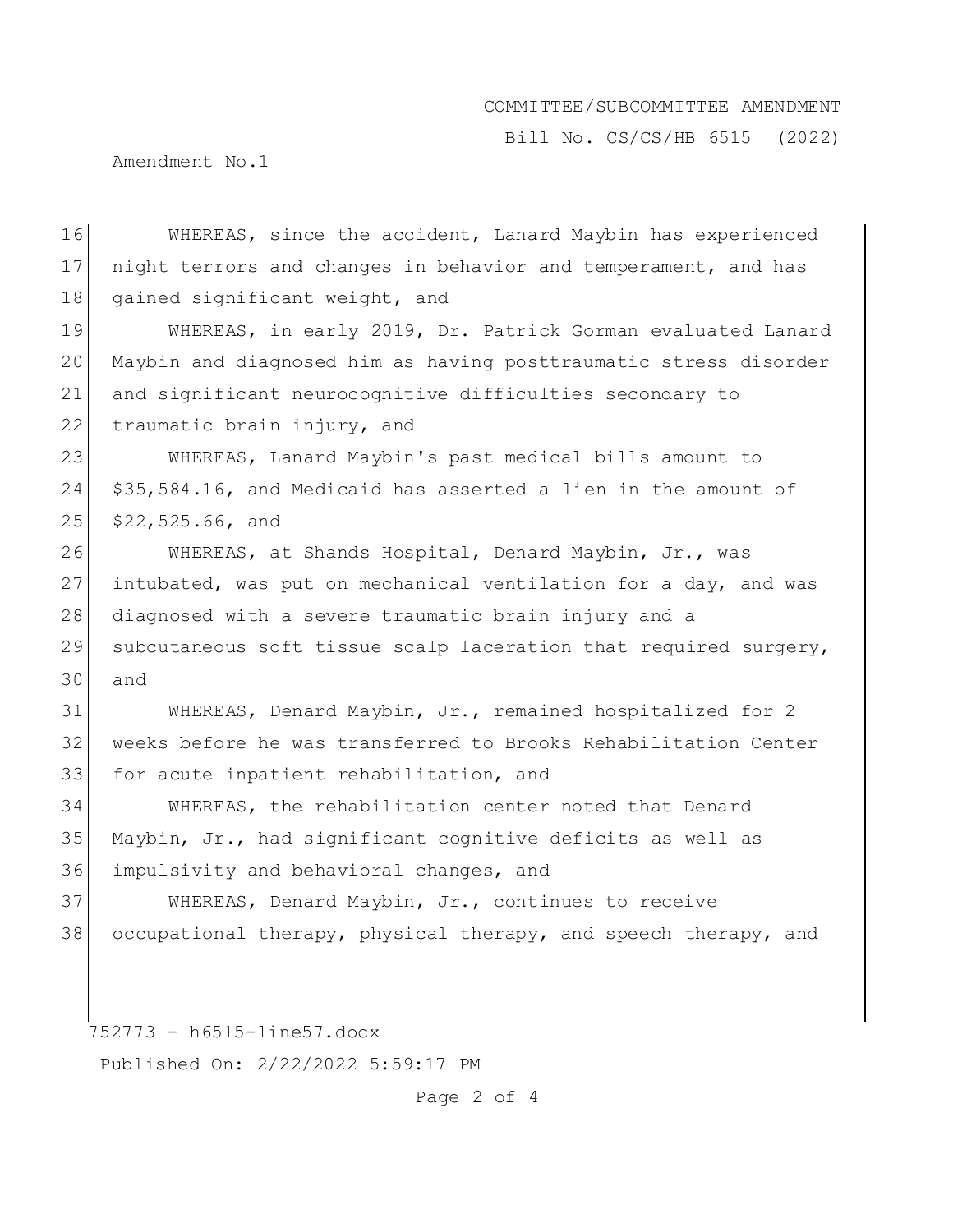Bill No. CS/CS/HB 6515 (2022)

Amendment No.1

39 WHEREAS, the past medical bills of Denard Maybin, Jr., 40 exceed \$175,000, and Medicaid has asserted a lien of \$96,833.99, 41 and

42 WHEREAS, Dr. Kornberg has diagnosed Denard Maybin, Jr., 43 with permanent impairment that will prevent him from achieving 44 gainful employment, and

45 WHEREAS, Dr. Kornberg reported that Denard Maybin, Jr., is 46 at a high risk for developing seizures in the future and that he 47 is expected to be unable to live alone as an adult, 48 necessitating quardianship and attendant care, and

 WHEREAS, Dr. Shahnasarian has estimated the cost of future medical and palliative care needs of Denard Maybin, Jr., to be \$5,773,129, and his loss of earning capacity over his lifetime 52 to be between \$1,568,817 and \$2,858,577, and

53 WHEREAS, Trooper Umana was an employee of the Florida 54 Highway Patrol, a division of the Department of Highway Safety 55 and Motor Vehicles, and

56 WHEREAS, Trooper Umana had a duty to use reasonable care to 57 avoid accidents and injury to himself and others while driving 58 his patrol vehicle, and

752773 - h6515-line57.docx 59 WHEREAS, Ms. Jones, as parent and natural guardian of Logan 60 Grant, Denard Maybin, Jr., and Lanard Maybin, through a lawsuit 61 filed in the Circuit Court of the Ninth Judicial Circuit in and 62 for Orange County under case number 2017-CA-00732-O, alleged 63 that the negligence of the Florida Highway Patrol, through its

Published On: 2/22/2022 5:59:17 PM

Page 3 of 4